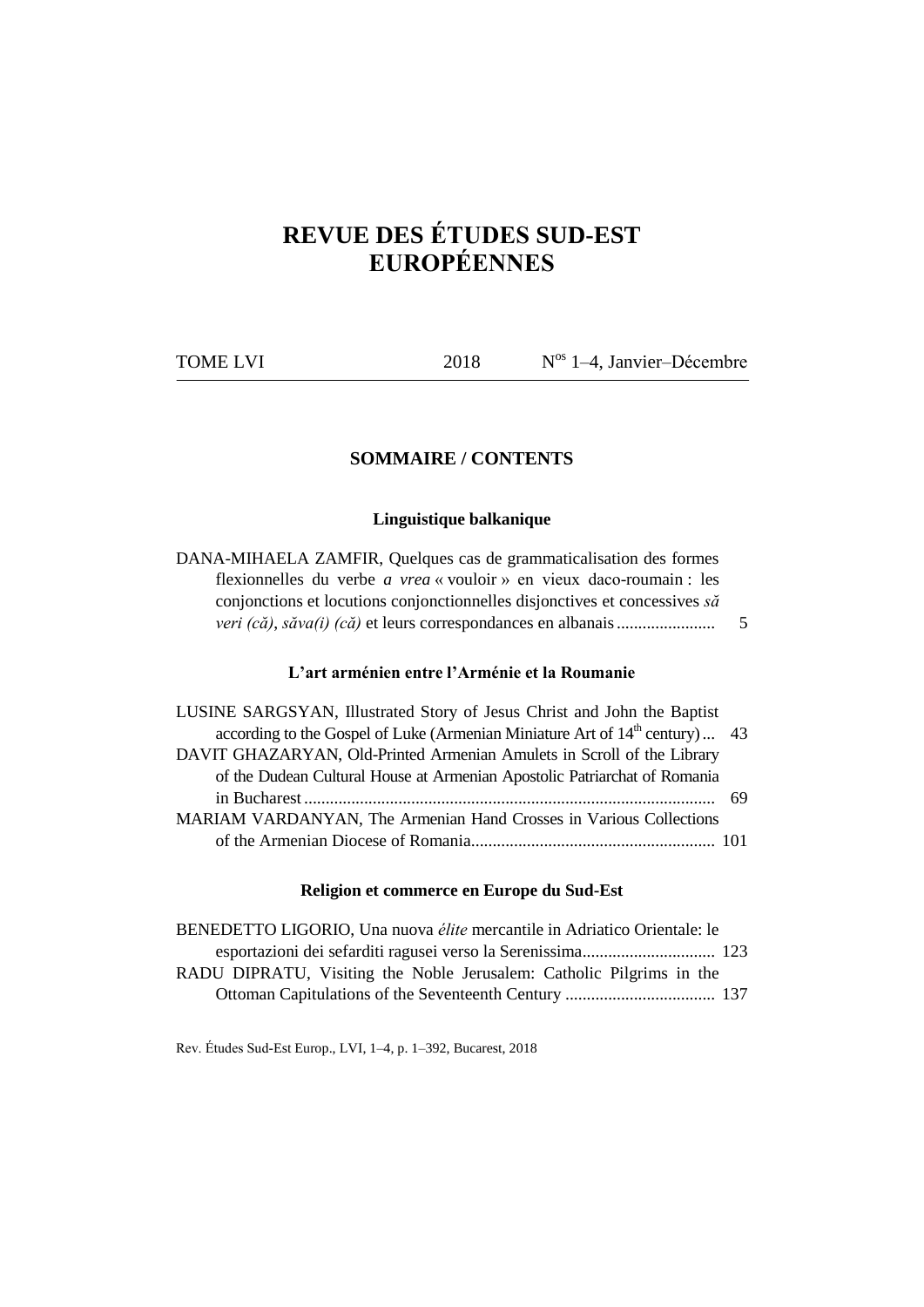| CRISTINA FENESAN, Quelques raisons pour l'adhésion à l'Islam aux $XVI^e$ – |  |
|----------------------------------------------------------------------------|--|
|                                                                            |  |
| RADU NEDICI, Catholic Conversions in Habsburg Oltenia: Religious Change    |  |
|                                                                            |  |

# **Liens culturels entre la Valachie et le Proche-Orient**

| IOANA FEODOROV, New Data on the Early Arabic Printing in the Levant |  |
|---------------------------------------------------------------------|--|
|                                                                     |  |

### **Des sources méconnues sur l'histoire des Roumains**

| MIHAI TIPAU, Deux documents inconnus de Stefan Bogdan, « Prince de      |
|-------------------------------------------------------------------------|
|                                                                         |
| KONRAD PETROVSZKY, La mission diplomatique de Joseph von Hammer         |
|                                                                         |
| STEFAN PETRESCU, Zaharia P. Sardelly versus Evanghelie Zappa (The Zappa |
|                                                                         |

## **Discussions**

|  | Les archives de la mémoire ou la mémoire des archives : de nouveau sur les |  |  |  |
|--|----------------------------------------------------------------------------|--|--|--|
|  | désastres humanitaires oubliés, sur les camps, les déportations pendant le |  |  |  |
|  |                                                                            |  |  |  |

## **Comptes rendus**

*Andrei Pippidi mai puțin cunoscut. Studii adunate de foștii săi elevi cu prilejul împlinirii vârstei de 70 de ani* (*Paul E. Michelson*) ; Nicolae-Șerban TANAȘOCA, *Études byzantines et balkaniques* (*Petre Guran*) ; Marie-Hélène BLANCHET, Ionuț-Alexandru TUDORIE (éd.), *L'apport des assomptionnistes français aux études byzantines ‒ une approche critique*  (*Simona Nicolae*) ; Небојша ПОРЧИЋ, *Документи српских средњовековних владара у Дубровачким збиркама доба Немањића* (*Mihail-George Hâncu*) ; *Serbian Artistic Heritage in Kosovo and Metohija* (*Elisabeta Negrău*); Liviu PILAT, Ovidiu CRISTEA, *The Ottoman Threat and Crusading in the Eastern Border of Christendom during the 15th Century* (*Andrei Pippidi*) ; *Ƃенедeтo Pамбepти и Даниело Лудoвизи, двама венециански праменици в Кoнстантинопол през 1534 година* (*Andrei Pippidi*) ; Tom PAPADEMETRIOU, *Render unto the Sultan. Power, Authority, and the Greek Orthodox Church in the early Ottoman Centuries* (*Andrei Pippidi*) ; Donato MARTUCCI, Genc LAFE, *Il Kanun di Skanderbeg. Con la traduzione integrale del « Kanuni i Skanderbegut » di Frano Illia* (*Cătălina Vătăşescu*) ; Srđan RUDIĆ, Selim ASLANTAȘ (eds.), *State and Society in the Balkans before and after the Establishment of Ottoman Rule* (*Radu Dipratu*) ; Cristina FENEȘAN, *Banatul otoman: studii istorice* (*Radu Dipratu*) ; Viorel PANAITE, *News in England on the Great Turkish War* (*1683–1699*) (*Radu Dipratu*) ;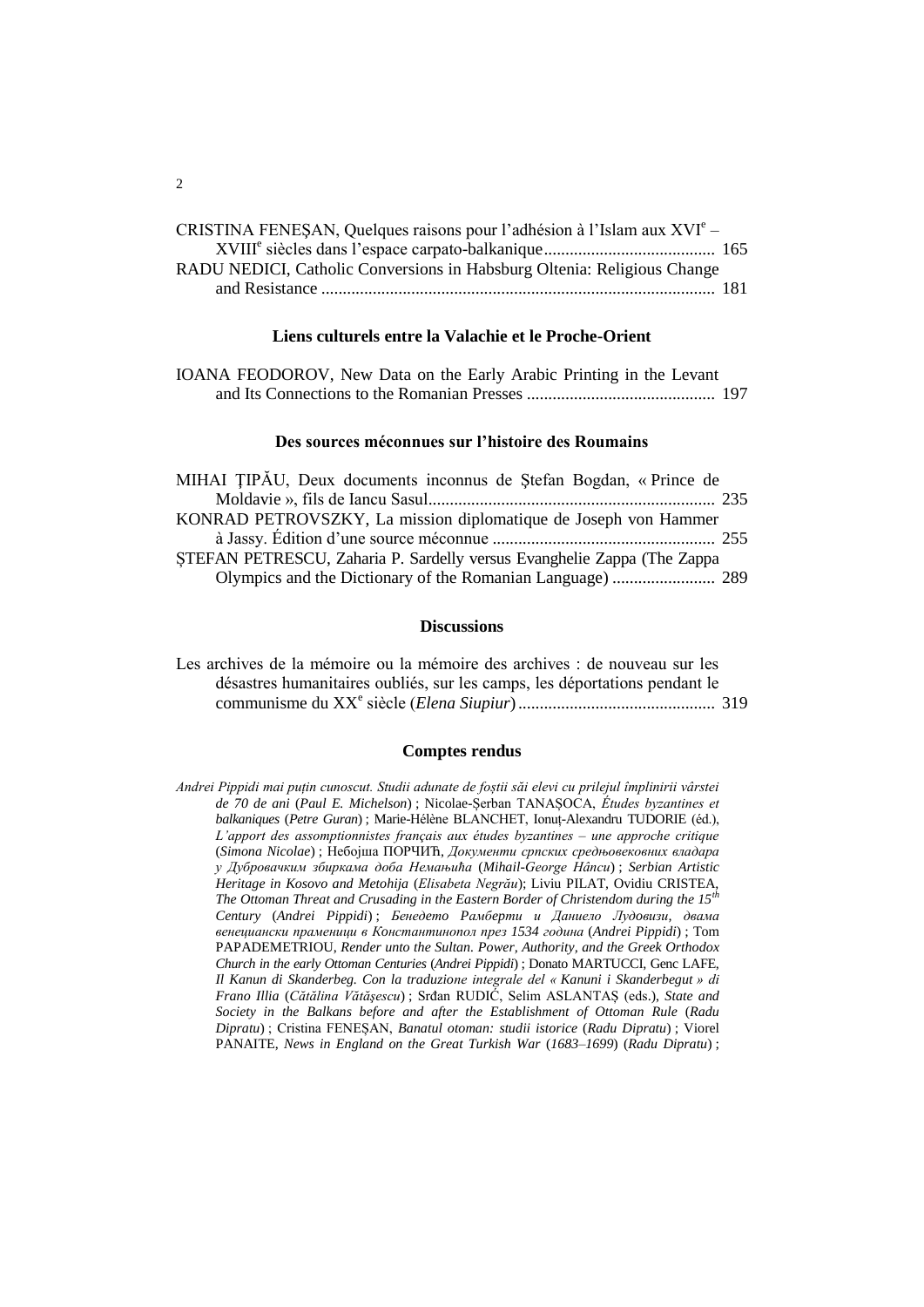*Cahiers du monde russe* 58/3, 2017 (*Les terres de l'Orthodoxie au XVII<sup>e</sup> siècle*) (*Andrei Pippidi*) ; Eustratie Logofatul, *Pravila aleasă*, ed. Alin-Mihai GHERMAN (*Cătălina Vătăşescu*) ; Otilia Șt. DAMIAN, *Antonio Possevino e la Transilvania tra censura e autocensura* (*Andrei Pippidi*) ; Cristian LUCA, Gianluca MASI (a cura di), *Gli antichi Stati italiani e l'Europa Centro-Orientale tra il tardo Medioevo e l'Età moderna* (*Andrei Pippidi*) ; Grigore ARBORE-POPESCU, Cristian LUCA (a cura di), *Venezia e l'Europa Orientale tra il tardo Medioevo e l'Età moderna* (*Andrei Pippidi*) ; *Documente româneşti din arhiva Mănăstirii Simonopetra de la Muntele Athos*, éd. Petronel ZAHARIUC (*Mihai Țipău*) ; Ion I. CROITORU, *Ο μητροπολίτης Νέων Πατρών (Υπάτης) Γερμανός. Βιογραφικά στοιχεία και η διάδοση του έργου του στους Ρουμάνους* (*Mihai Țipău*) ; Paschalis M. KITROMILIDES (ed.), *Enlightenment and Religion in the Orthodox World* (*Petre Guran*) ; Paschalis M. KITROMILIDES, Sophia MATTHAIOU (eds.), *Greek-Serbian Relations in the Age of Nation-Building* (*Andrei Pippidi*) ; Friedrich Schwantz von Springfels, *Descrierea Olteniei la 1723*, ed. Mircea-Gheorghe ABRUDAN (*Andrei Pippidi*) ; Valentina PELIN, *Paisianismul în contextul cultural şi spiritual sud-est şi est european* (*Zamfira Mihail*) ; *Meşteşugul doftoriei. Primul tratat românesc de medicină*, ed. Lia BRAD CHISACOF (*Cătălina Vătăşescu*) ; *Alexandrovodas the Unscrupulous (1785)*, introduction and translation by Anna STAVRAKOPOULOS (*Lia Brad Chisacof*) ; Walter PUCHNER (ed.), *Κοινωνικές σάτιρες στο Ελληνικό προεπαναστατικό θέατρο (1800–1820)* (*Lia Brad Chisacof*) ; Massimiliano PEZZI, *1812. L'anno fatale nell'Impero ottomano* (*Andrei Pippidi*) ; Gerhard NEWEKLOWSKY, *Franz Miklosich (1813-1891). Begründer der österreichischen Slawistik* (*Mihail-George Hâncu*) ; Voijslav G. PAVLOVIĆ (ed.), *Italy's Balkan Strategies (19th –20th Century)* (*Daniel Cain*) ; Sergius CIOCANU, *Orașul Chișinău. Începuturi, dezvoltare urbană, biserici (secolele XV–XIX)* (*Sergiu Iosipescu*) ; Carol IANCU, *Alexandre Safran and the Jews of Romania during the Installation of the Communist Regime* (*Paul E. Michelson*) ; Apostol PATELAKIS, *Războiul civil din Grecia* (*1946–1949*) *și emigranții politici greci în România* (*1948– 1982*) (*Ștefan Petrescu*) ; Walter PUCHNER, *Die Folklore Südosteuropas. Eine komparative Übersicht* (*Mihail-George Hâncu*) ; Walter PUCHNER, *Performanz und Imagination in der Oralkultur Südosteuropas* (*Mihail-George Hâncu*) ; Srdjan RUDIĆ, Svetlana ĆALDOVIĆ-ŠIJAKOVIĆ (eds.), *Selo balkana. Kontinuiteti i promene kroz istoriju* (*Stelu Şerban*) ..................................................................................................................... 323

## **In memoriam**

| Vie scientifique de l'Institut d'Études Sud-Est Européennes 2017  379 |  |
|-----------------------------------------------------------------------|--|
|                                                                       |  |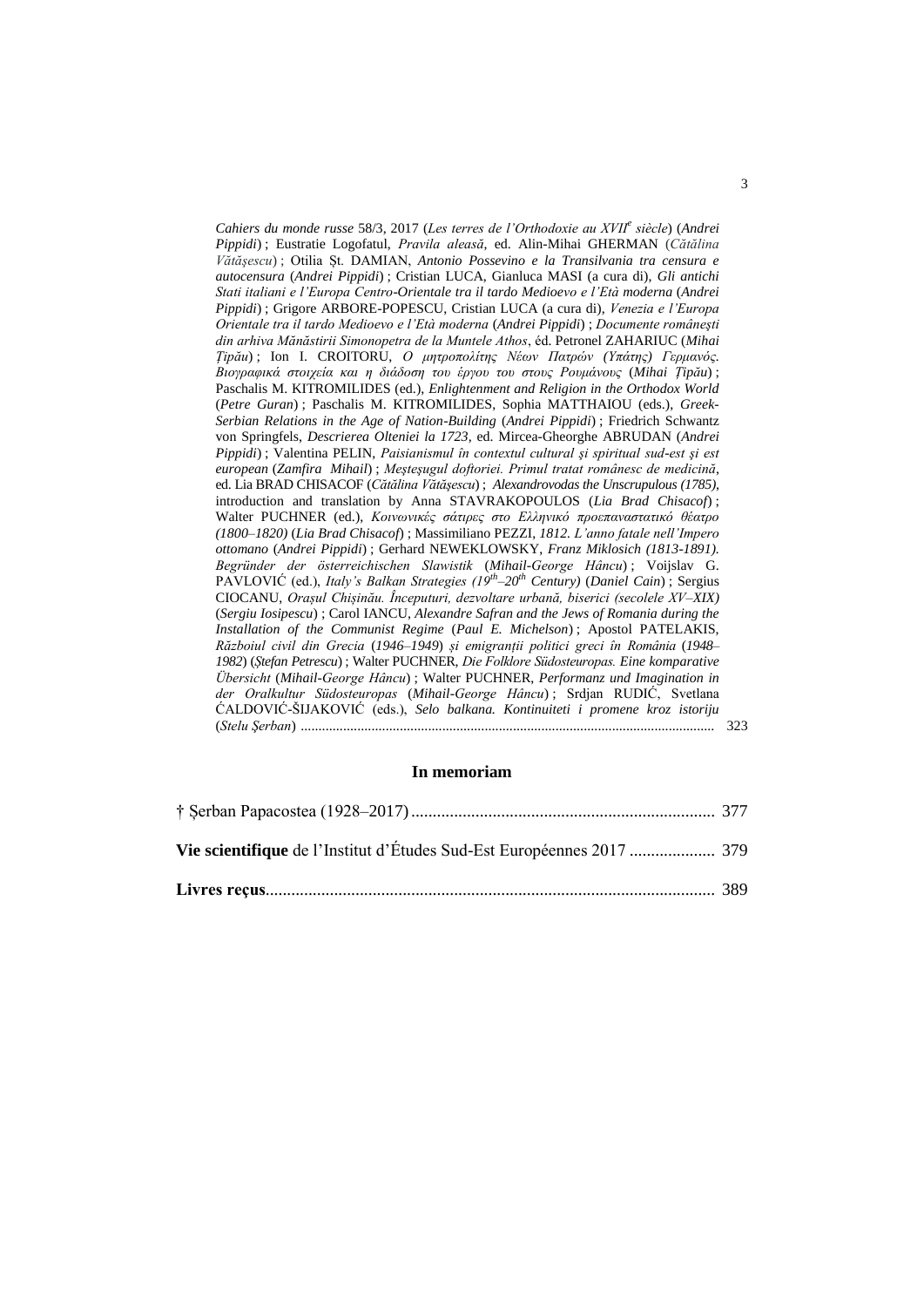# References

*Andrei Pippidi mai puțin cunoscut. Studii adunate de foștii săi elevi cu prilejul împlinirii vârstei de 70 de ani*, ediție îngrijită de Marian Coman, Ovidiu Cristea, Ovidiu Olar, Radu G. Păun și Andrei Timotin, Iași, Editura Universității Alexandru Ioan Cuza, 2018, 516 p.

At first glance, this handsome volume might appear to be a well-deserved *festschrift* honoring five decades of academic work from the fertile pen of Andrei Pippidi. However laudable as such an initiative might be, such is not the case at all with the work under consideration here. The editorial committee – composed of Prof. Pippidi's former students – instead had the brilliant idea of bringing together a collection of his articles and shorter pieces published in lesser known and less readily accessible sources. One could quibble, perhaps, over what constitutes "lesser known", but, given the vicissitudes related to the publication and distribution of books and journals dealing with Romanian subjects (some of which constitute a kind of samizdat in their inaccessibility), this book is deeply welcome. The fact that it is accompanied by a comprehensive 43 page bibliography of Prof. Pippidi's publications between 1967 and 2018 renders it even more valuable.

The material collected is divided into four major sections: "Istorici și Istorie," pp. 57–140; "Domni și Boieri," pp. 141–285; "Cărți și Colecționari," pp. 287–417; and "Călători și Imagini," pp. 419–513. The first section involves pieces on: N. Iorga as the founder of numerous cultural institutions (2009); the work of Constantin Erbiceanu, the founder of neo-Hellenic studies in Romania  $(2003)$ ; Ioan Bogdan's studies in Vienna  $(1994)$ ; a  $19<sup>th</sup>$  century Moldovan patriotic "invention" (1997); medieval studies past and present (1994); the history of South-East European studies in Romania (1998); and "pseudo-reform" in Romanian historiography after 1989 (1998). Each of these presents original and fascinating insights.

The second section begins with a study on medieval Romanian monarchy (1998); continues with a piece on the origins of the Muntenian principality of Țăra Românească (2008); follows with studies of the Armenian chronicle of Camenița (1973), a Moldovan political crisis in 1547–1564 (2005), a genealogy of Petru Cercel (1994), a sketch of Ieremia Movilă (2006), new information on the 1599 Battle of Șelimbăr (1975), commentary on some documents on Romanian-Hungarian relations in the XVII century (2001), notes on the history of Maramureș in the XVI–XVIII centuries (1979–1980), new data on the Rosetti family in the XVIII century (1971), and on the genealogy of the Miclescu family (1999).

The third section contains two studies of Romanian epigraphists and rare book dealers (1969, 1970); a listing of manuscripts in the Mavrocordat library, the largest in South East Europe in the early 18<sup>th</sup> century (1990) and a lost manuscript from Nicolae Mavrocordat (1996); a discussion of books in the library of the Academia Domnească in Iași (1985); a piece on Ienăchița Văcărescu (1987) and another on Văcărescu's cartography (1994); an article on the last Fanariot theatre performance (1999); on the reading habits of Ioan Manu (1971); about the printing press of Heliade Rădulescu (1974); and a study of the political and intellectual contributions of Nicolae Mavros (1992).

The fourth and final section is focussed on imagology: the mythological and historical significance of Mediterranean isles (1999); Spanish echoes of Transylvania in the writings of Lope de Vega and the Duque de Estrada (1982); the travels of the Duc de Richelieu in the late  $18<sup>th</sup>$  century Moldova (1988); unpublished writings on South-East Europe by L.F. Marsili (1994); an 18<sup>th</sup> century text about Muntenia in the 18<sup>th</sup> century (1993); Alexandre Dumas and Moldova (1980); the Vlachs in 19<sup>th</sup> century Northern Greece (1992); and Romania in the memoirs of N.K. Giers (1996).

The breadth, scope, and depth of Andrei Pippidi's work and interests clearly emerge from the mere enumeration of the subjects treated in this volume, which, one hopes, will find a well-deserved place in specialist libraries dealing with Romania and South-East Europe. The scholar pursuing

Rev. Études Sud-Est Europ., LVI, 1–4, p. 323–376, Bucarest, 2018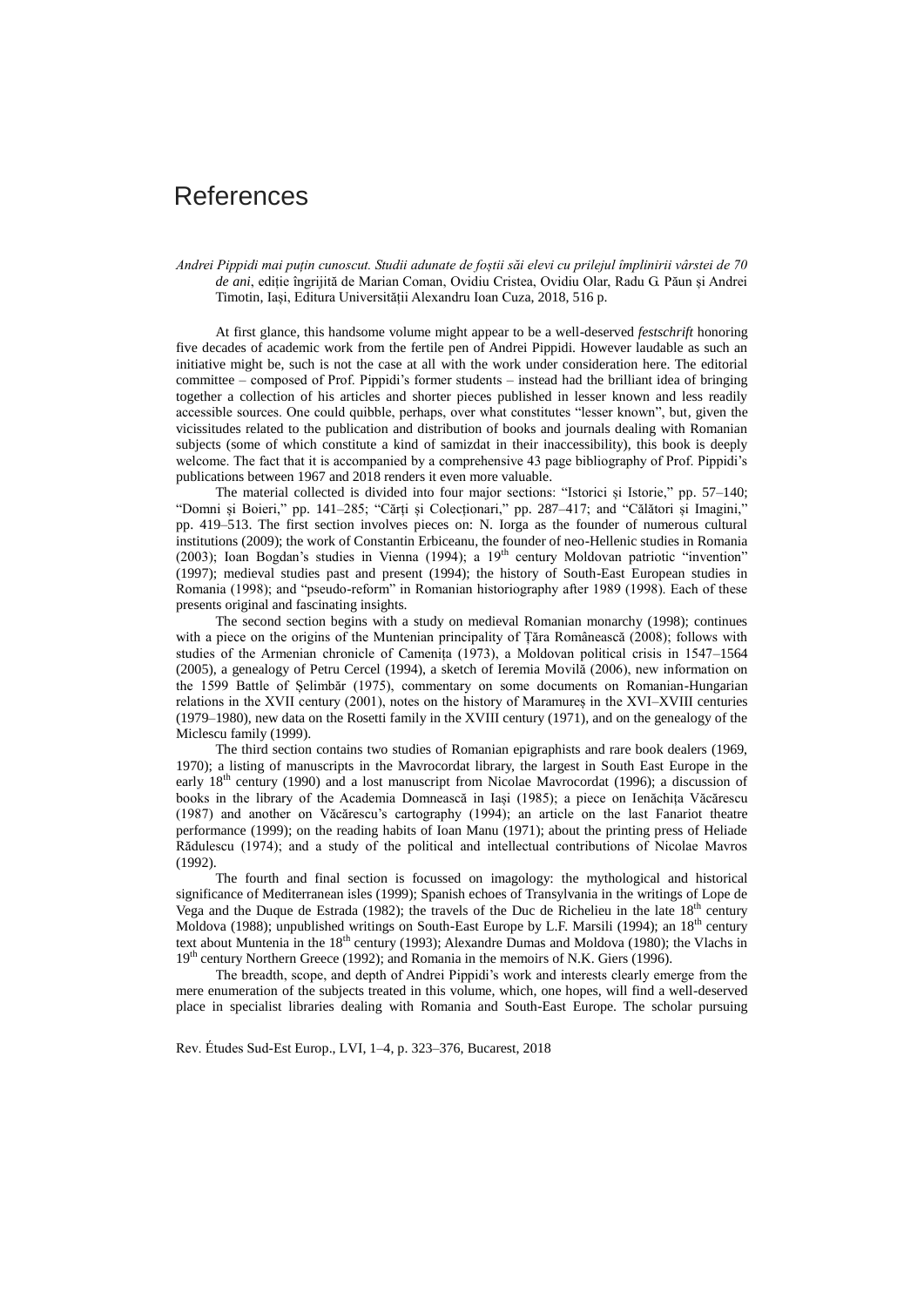various topics tangential to these writings will find something of worth at every hand, while both the informed and uninformed reader who merely want to browse this collection will find himself or herself repeatedly stimulated, absorbed, and inspired.

A couple of minor cavils: it would have been helpful if the bibliographical datum for each piece were given on the first page of each selection rather than all together in a "Notă bibliografică" at the very end of the volume (p. 515–516). One also could have wished for an index to facilitate speedier reference to the vast array of subjects treated here. However, these omissions do not diminish the gratitude that is owed to the editors and the publisher for making this excellent collection possible and available. Well done.

> *Paul E. Michelson* (Huntington University)

Nicolae-Șerban TANAȘOCA, *Études byzantines et balkaniques*, édition par Oana Iacubovschi et Andrei Timotin, Brăila, Éditions Istros, 2018 (Bibliothèque de l'Institut d'Études Sud-Est Européennes, 2), 314 p.

L'Institut d'Études Sud-Est Européennes a récemment inauguré une nouvelle collection, intitulée « Bibliothèque de l'Institut d'Études Sud-Est Européennes », sous la direction du professeur Andrei Pippidi et d'Andrei Timotin, dont le deuxième numéro est dédié au recueil des travaux du professeur Nicolae-Șerban Tanașoca, publiés aux fil des années, en français, principalement dans la *Revue des études sud-est européennes*, mais aussi dans la *Revue roumaine d'histoire*, le *Bulletin de l'Association internationale des Études du Sud-Est européen* et dans divers volumes collectifs. Les éditeurs du recueil, Oana Iacubovschi et Andrei Timotin, font partie de la nouvelle génération de byzantinistes roumains qui ont eu tous d'une façon ou d'une autre Nicolae-Șerban Tanașoca pour professeur ou mentor. C'est d'autant plus admirable de les voir prendre soin de la mémoire scientifique de notre professeur et ancien directeur de l'Institut d'Études Sud-Est Européennes. Poursuivant une tradition éditoriale des grands byzantinistes roumains, Nicolas Iorga et Georges Brătianu, qui ont eu chacun un volume d'*études byzantines*, les éditeurs de ce recueil ont voulu que le professeur Nicolae-Șerban Tanașoca ait aussi dans la bibliographie internationale son volume d'*Études byzantines et balkaniques*.

Le volume regroupe les études en deux sections, qui correspondent aux deux axes majeurs des intérêts scientifiques de Nicolae-Șerban Tanașoca: la romanité balkanique et Byzance dans ses rapports avec ses successeurs balkaniques et son souvenir dans les nations balkaniques modernes. Ainsi dans la première partie nous retrouvons des études qui traitent des grands débats d'historiographie balkanique, comme la question de la domination bulgare au nord du Danube, qui fournit la raison forte du slavonisme religieux et culturel des Roumains au Moyen Age ; la question de la nature ethnique et politique de l'Etat des Assénides ; du rôle des Vlaques nord-balkaniques en Croatie médiévale ; les origines et les formes de civilisations de la romanité sud-est européenne (« *Torna, torna, fratre »* et la romanité balkanique au VIe siècle ; Le *cătun* vlaque ; les Vlaques chez Maxime Planude) ; et du rôle de facteur d'unité balkanique joué par les Aroumains (*Identité aroumaine et identité balkanique*). Ce dernier thème était très cher au professeur Nicolae-Șerban Tanașoca, qui, étant lui-même descendant de familles aroumaines, venues s'installer en Roumanie en vertu de la conception romantique de la nation, voyait bien le caractère tragique des options personnelles entre une patrie géographique et une patrie linguistique et politique. La dimension subjective des réflexions et des recherches du professeur Tanașoca rehausse son érudition, son attention aux détailles et sa probité scientifique de la force d'un témoignage sur le destin d'une société qui se voit disparaître. Il est à remarquer que les études publiées encore avant la chute du régime communiste n'ont aucune trace de la vision prédominante dans l'historiographie de l'époque du national-communisme. D'ailleurs dans la dernière étude de la section il offre une analyse des enchevêtrements entre *Balkanologie et politique au XX<sup>e</sup> siècle*. C'est un trait commun à plusieurs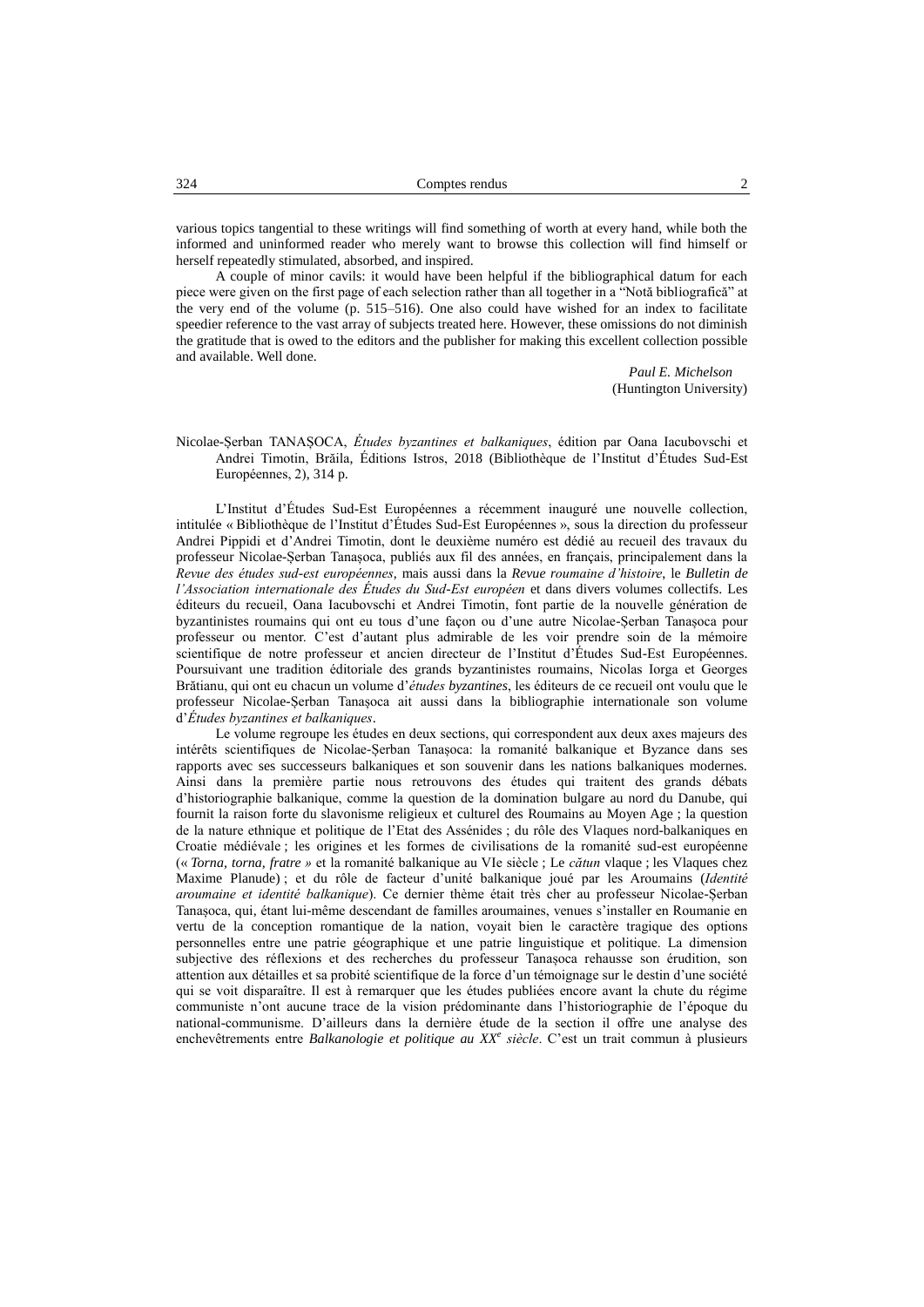chercheurs de l'Institut d'Études Sud-Est Européennes que d'avoir conçue leur œuvre historiographique en continuité parfaite avec les recherches d'avant l'installation du communisme. La figure clé de cette continuité est le maître à penser du professeur Tanașoca, l'historien et homme politique Victor Papacostea, qui se trouve aux origines de la réouverture de l'Institut des Etudes Sud-Est Européennes en 1962. La deuxième section réunit des études sur l'héritage de Byzance, la plupart produites et publiés après la chute du communisme. C'est d'une certaine façon toujours un débat identitaire, c'est fois-ci de l'ensemble de la société roumaine, sur la manière dont le processus d'intégration dans l'Union européenne influe sur la conception sur les allégeances politico-culturelles des Roumains aux époques historiques précédentes, et à partir de ce constat les aléas de l'adoption ou de la répudiation de Byzance dans la conscience historique des Roumains. Le constat historique de Nicolae-Șerban Tanașoca est notamment que la réception du passé est un baromètre des options géopolitiques de chaque époque (voir notamment *L'image roumaine de Byzance à l'époque des lumières*; *Byzance dans la conscience historique des Roumains*; *La construction européenne et le byzantinisme des pays de l'Est. Le cas de la Roumanie*). Dans cette même section trouve sa place une étude publié en allemand sur la tradition byzantine, la réalité ottomane et la modernité européenne à l'époque de Constantin Brancovan.

Dans chaque section s'ajoutent des études minutieuses sur des sources dont il fait la découverte ou sur l'histoire linguistique (le *mixobarbaron* ou les latinismes de l'historiographie byzantine), qui étalent une érudition vaste et une méthode de recherche, qui consiste à refléter avec esprit critique à la fois les sources et les contributions des prédécesseurs.

En réunissant des études publiées entre 1973 et 2015, qui reflètent une longue vie dédiée à la connaissance historique et à l'idéal de la coopération balkanique, ce volume est en même temps un hommage que l'Institut d'Études Sud-Est Européennes rend à son ancien directeur.

#### *Petre Guran*

Marie-Hélène BLANCHET, Ionuț-Alexandru TUDORIE (dir.), *L'apport des assomptionnistes français aux études byzantines ‒ une approche critique. Actes du colloque de Bucarest, 25–27 septembre 2014*, Paris, Institut Français d'Études Byzantines, 2017 (Archives de l'Orient Chrétien, nº 21), 536 p.

Exercice d'admiration avoué, tout autant que regard critique sur les travaux scientifiques menés par les religieux catholiques dans le sud-est européen à travers les douze dernières décennies, le recueil d'études que nous signalons propose le bilan de l'activité d'une congrégation qui s'est dévouée à sa mission religieuse, mais qui a fini par influencer d'une manière spécifique le domaine de la byzantinologie. Le volume réunit les actes du colloque organisé à Bucarest en 2014, sous la direction de Marie-Hélène Blanchet, chargée de recherche au CNRS, spécialiste de l'époque des Paléologues, et Ionuț-Alexandru Tudorie, enseignant à la Faculté de Théologie Orthodoxe de l'Université de Bucarest et coordinateur d'un projet concernant l'histoire roumaine des Assomptionnistes (*L'Institut Français d'Études Byzantines (IFEB) et l'Académie Roumaine : Bucarest – un apostolat intellectuel immédiat et fécond*).

Arrivés d'un monde étranger à Istanbul, en octobre 1895, les Assomptionnistes, une jeune congrégation à cette époque-là, fondée en France par E. d'Alzon cinquante ans auparavant, se proposaient de ramener les dissidents orthodoxes, en particulier les Grecs et les Bulgares, au sein de l'Église Catholique de Rome. En suivant la politique du Vatican, qui visait le rapprochement avec l'Orthodoxie orientale, les nouveaux missionnaires fondèrent dans la capitale de l'Empire Ottoman le Séminaire Saint-Léon de Kadiköy, devenu, un siècle après, l'Institut Français d'Études Byzantines, centre de recherche sous le patronage de l'Institut Catholique de Paris. Édifiées en vue de la formation d'un clergé autochtone, l'école et la communauté des religieux qui s'y étaient abrités ont essayé d'accomplir en même temps la mission d'étude du christianisme oriental, qui leur était confiée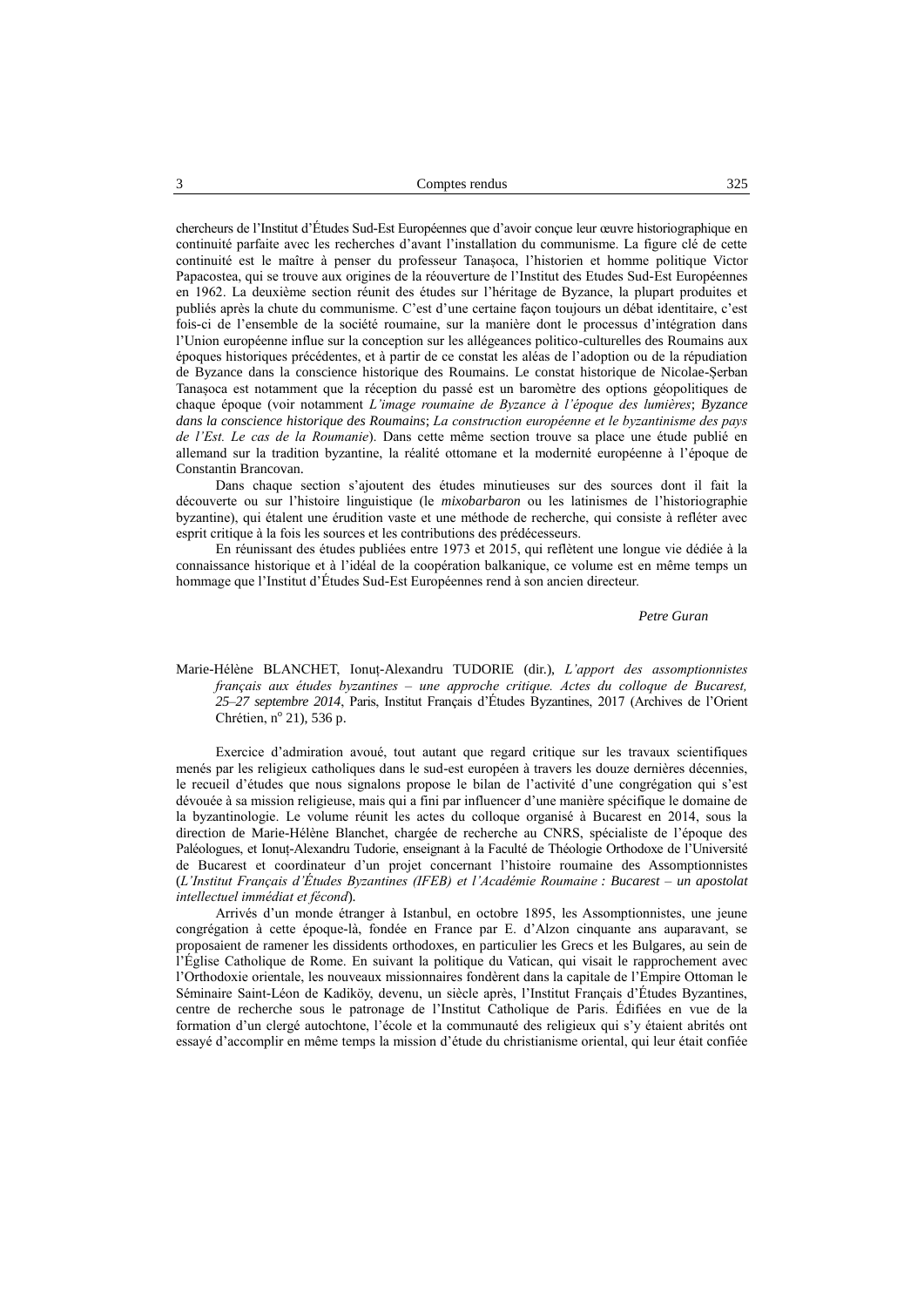par le pape Léon XIII. Ce deuxième volet de l'essor assomptionniste, devenu à la longue un office principal, les a amenés, comme souligne I.-A. Tudorie, l'auteur de l'avant-propos de l'ouvrage, vers diverses directions d'étude qui couvrent le champ entier des sciences sociales : philologie, histoire et théologie en premier, complétées par hagiographie, droit canon, géographie ecclésiastique, sigillographie et numismatique, épigraphie, paléographie et codicologie, et la liste reste, bien sûr, ouverte. « C'est ainsi que – disait Albert Failler à l'occasion du centenaire de l'Institut Byzantin des Assomptionnistes – les apôtres se firent érudits »<sup>1</sup>. Parmi les noms auxquels rendent hommage les organisateurs et les participants au colloque bucarestois, on retrouve les coryphées de la byzantinologie moderne : Louis Petit, Martin Jugie, Venance Grumel, Vitalien Laurent, Paul Gautier, Jean Darrouzès, Antoine Wenger, Albert Failler. Une liste-index ouvre les sections du livre, en faisant l'éloge de tous les religieux cités dans les articles subséquents.

La structure bipartite du volume garde le double volet des travaux du colloque, en s'appuyant, d'une part, sur l'histoire de la congrégation et, de l'autre, sur les disciplines enrichies par les studieux assomptionnistes. Le résultat offre l'image panoramique de l'effort scientifique, souvent ignoré, accompli par des connus et des inconnus, dans le seul but d'appréhender et faire dévoiler la chrétienté orientale sous tous ses aspects.

Le conservateur en chef aux Archives Secrètes Vaticanes, Giuseppe Maria Croce, ouvre la section d'histoire en évoquant « les figures, les contacts et les itinéraires de recherche entre Rome et la France » avant la Deuxième Guerre Mondiale. On évoque justement la perception catholique de l'Orthodoxie vers le milieu du dix-neuvième siècle, en soulignant les stéréotypes dépréciatifs qui entourent les Grecs surtout et qui se retrouvent même dans l'historiographie. À partir de cette image sombre, le renouveau des recherches concernant la chrétienté orientale, percevable à la fin du siècle, paraît étonnant et fécond. Encouragée par les papes Léon XIII, Benoît XV et Pie XI, facilitée par l'ouverture des Archives Secrètes Vaticanes, en 1881 et par la fondation de périodiques et d'institutions, la nouvelle approche, hardie et visionnaire, a ouvert les portes non seulement pour les contacts entre les confessions, mais aussi pour l'histoire et les lettres, pour l'art et la philosophie. Parmi les artisans de cette « véritable révolution copernicienne dans le monde catholique », nommée ainsi par G.-M. Croce, on compte les missionnaires assomptionnistes Louis Petit, Martin Jugie, Romuald Souarn, Siméon Vailhé, figures proéminentes des études byzantines.

Avec Matthieu Cassin, chercheur au CNRS (Institut de Recherche et d'Histoire des Textes), on passe des hommes aux livres, pour connaître « la constitution et les fonctions de la bibliothèque de l'IFEB ». Une centaine de pages, documentation exhaustive, renseignement complet et, surtout, le témoignage du document d'archives soutenant l'histoire narrée sont les attributs d'un texte qui trace le destin d'une bibliothèque, c'est-à-dire d'un instrument de travail indispensable qui abrite et dévoile en même temps les âmes de ses fondateurs. Qui d'autres que les Assomptionnistes et, parmi eux, Louis Petit et Martin Jugie ?

Il revient à Ionuț-Alexandru Tudorie de suivre les pas des religieux catholiques sur terre latine, dans leur pèlerinage après le départ d'Istanbul, déterminé par le climat intolérant et le contexte politique difficile dans la Turquie de Kemal Atatürk. La décision de choisir la capitale roumaine pour le siège de l'institut venait à la suite de l'intervention diplomatique de G. I. Brătianu auprès de C. Angelescu, le ministre en fonction de l'Instruction Publique et, notamment, grâce à la contribution déterminante de Nicolae Iorga. Le nouvel Institut français d'Études Byzantines ouvrit ses portes le 8 mai 1938 et une session académique eut lieu à cette occasion, présidée par Iorga, qui venait d'être nommé associé étranger de l'Académie des Inscriptions et Belles Lettres, avec Vitalien Laurent, le directeur désigné du centre de recherche. L'activité de la petite communauté dépasse bientôt les attentes et éveille parmi les érudits roumains l'intérêt pour les études byzantines. Nicolae Bănescu, Vasile Grecu, Gheorghe I. Brătianu, Petre Năsturel publient dans les pages des revues de l'Institut (*Échos d'Orient* et *Études byzantines* devenue ensuite *Revue des études byzantines*), tandis qu'un nombre impressionnant d'ouvrages roumains y sont mentionnés ou recensés. Malheureusement, le

<sup>1</sup> A. Failler, « Le centenaire de L'Institut Byzantin des Assomptionnistes », *Revue des Études byzantines*, 53, 1995, p. 6.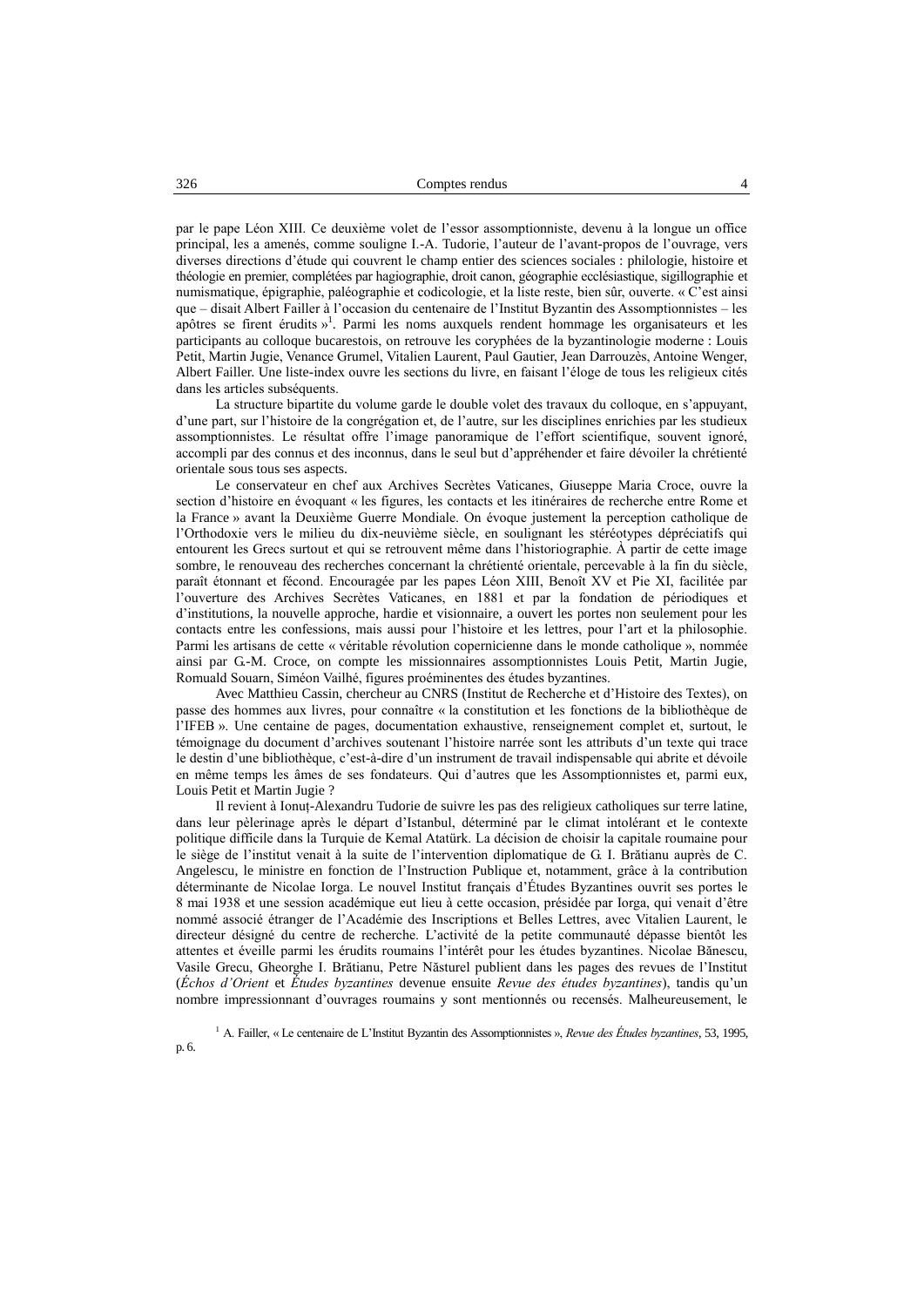scénario de début recommence à la fin de la Deuxième Guerre et à la suite de l'instauration du régime communiste, de façon que, pendant l'automne de l'année 1947, les assomptionnistes sont obligés de quitter le pays, après avoir connu les prisons roumaines. I.-A Tudorie arrive au terme de son excursus avec la terrible prophétie de V. Laurent, confirmée par l'histoire récente : « Le byzantinisme se meurt au pays de Iorga ».

Le chapitre final de la chronique assomptionniste appartient à Albert Failler, le dernier religieux de l'Institut et la mémoire vivante de son histoire. Il évoque l'époque française avec ses périodes d'épanouissement et travail prodigieux, pendant les trois décennies de continuité assurée par le trio Grumel – Janin – Laurent, autant que les bouleversements générés par la destitution de Laurent en 1960 et la remise en cause de l'influence, de la diffusion et de la nécessité d'un tel « apostolat intellectuel ». Dans les années soixante-dix, la congrégation renonça au patronage de l'IFEB « dont le poids, comme le dit Failler, semblait trop lourd et l'utilité pastorale et apostolique minime ». Des années d'errance commencèrent pour la communauté jusqu'à l'hébergement par l'Institut Catholique de Paris, qui se produisit en 1995. Bien que la survie devînt pour une longue période le but ultime, l'activité scientifique ne cessa pas : la *Revue des Études byzantines* continua de paraître, la bibliothèque de fonctionner, les membres d'éditer d'incontournables instruments de travail.

Dans les pages du volume, l'histoire s'arrête ici. Pourtant, on ne peut pas ignorer la *congregatio rediviva* dans l'immeuble de la rue Christian Tell où, le 5 mai 2018, le Centre « Sfinții Petru și Andrei » en collaboration avec la communauté de Pères Augustiniens Assomptionnistes ont marqué le 80<sup>e</sup> anniversaire de l'inauguration à Bucarest de l'Institut Français d'Études Byzantines. Une fois de plus, les commandements social, doctrinal, œcuménique et scientifique se rejoignent dans le dessein d'une meilleure connaissance des confessions chrétiennes.

Une deuxième partie de l'ouvrage met en lumière les travaux scientifiques des chercheurs assomptionnistes. Daniel Galadza, enseignant à la Faculté de Théologie Catholique de l'Université de Vienne, s'attache à la contribution des prêtres Raymond Janin et Jean-Baptiste Thibaut à l'étude de la liturgie byzantine et souligne leur admiration à l'égard de la nature synthétique du rite oriental. La contribution de Christopher Walter à l'étude de l'iconographie et de l'imagerie ecclésiastique est analysée par Ivana Jevtić, enseignante à l'Université Koç d'Istanbul. La manière dont l'image transcende le visuel pour devenir un langage, un moyen de communication conduit Christopher Walter vers une interprétation holistique, qui utilise à la fois les sources littéraires, liturgiques et archéologiques. La doctrine et la dévotion mariales et l'engagement personnel de Jugie et Wenger dans le débat mariologique constituent le thème de l'étude de Vassa Kontouma, la directrice de la bibliothèque de l'IFEB. Avec « humilité et gratitude » déclarées, Marie-Hélène Congourdeau, chercheur au CNRS, parle de l'héritage que les pères assomptionnistes ont légué par leurs études concernant la spiritualité du XIV<sup>e</sup> siècle byzantin. Il revient à Ekaterini Mitsiou, chercheur à l'Ethniko Idryma Ereunon d'Athènes, de présenter l'image du monachisme des femmes byzantines dans les études des religieux catholiques. Aujourd'hui encore, le livre de R. Janin, *Églises de Constantinople* et son article, « La topographie de Constantinople byzantine : études et découvertes, 1918–1938 », paru dans les *Échos d'Orient*, restent, comme affirme Mitsiou, les « *masterpieces* » obligatoires dans les recherches de l'espace urbain et monacal où les femmes et les hommes vivent en proximité. L'étude de Peter Schreiner, professeur émérite de l'Université de Cologne, concerne également les contributions des Assomptionnistes à la topographie byzantine et spécialement au travail de Raymond Janin, lequel a consacré toute sa vie à la reconstruction de l'image de Constantinople. Peter Schreiner achève son commentaire en faisant l'éloge du plan « gigantesque » de la nouvelle géographie ecclésiastique de l'Empire byzantin, dessiné par le Père Janin, mais demeuré, malheureusement, inachevé. Le caractère unique, monumental, jamais surpassé, du *Recueil des inscriptions chrétiennes de l'Athos*, rédigé par G. Millet, J. Pargoire et L. Petit se profile à travers l'analyse de Vangelis Maladakis, chercheur à la 10<sup>e</sup> Éphorie des antiquités byzantines, de Chalkidiki – Mont Athos. Au-delà de l'éloge, un examen sérieux met en évidence les étapes de la rédaction et les qualités intrinsèques du *Recueil* et ajoute à ceux-ci des documents inédits qui éclairent le contexte de l'époque et les relations entre les Augustins de l'Assomption, Théophile Homolle, le directeur (en 1903) de l'École Française d'Athènes, et les autorités de la République Française. Vitalien Laurent et son intérêt pour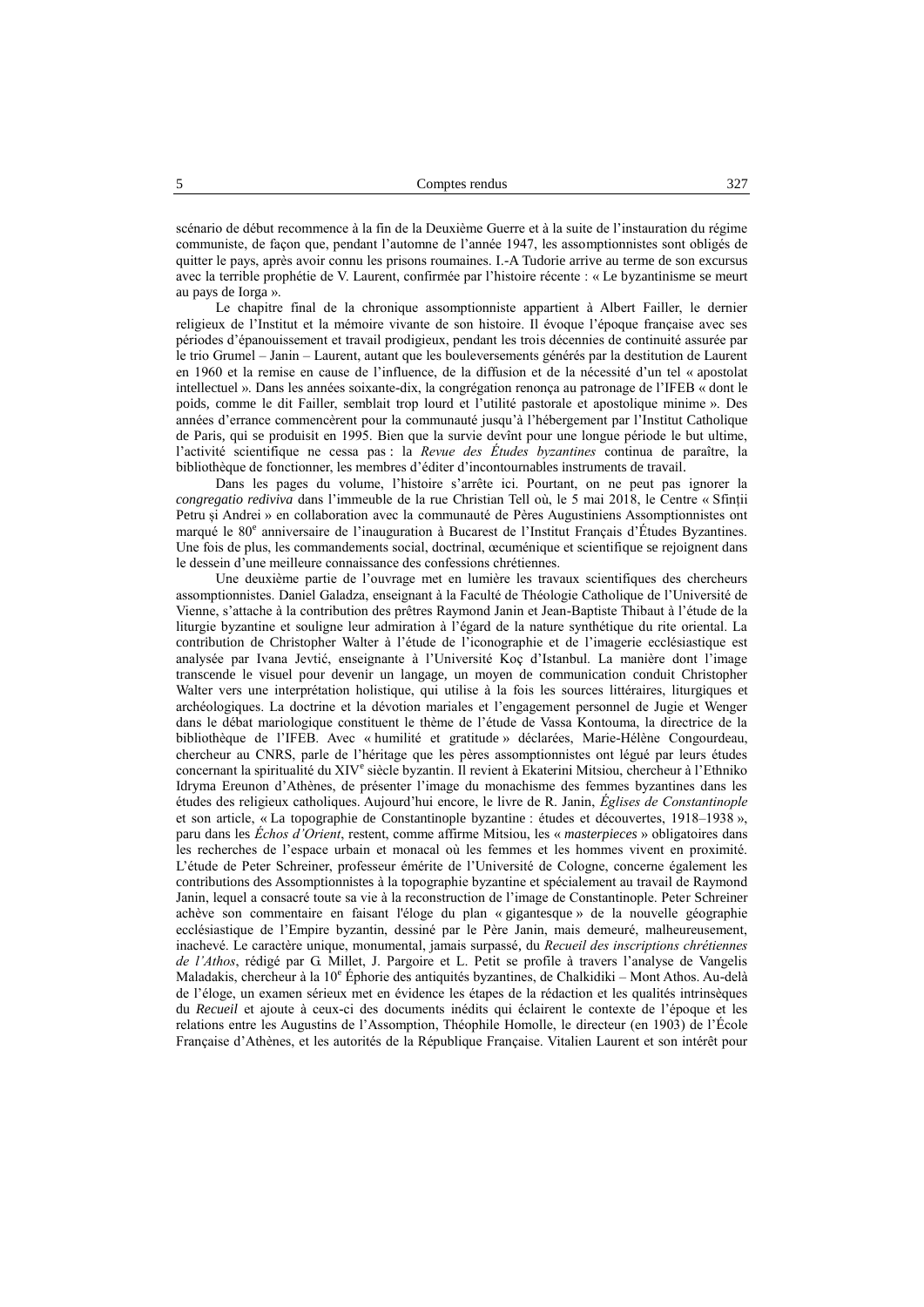la sigillographie, une science nouveau-née au début du siècle dernier, sont le sujet de l'article de Vivien Pringent, chercheur au CNRS. L'historien examine l'impact qu'eurent les études de Laurent à l'époque, notamment le *Corpus des sceaux de l'Empire byzantin*, pour conclure que ce qu'il apporte en définitive « pour le *Grand Projet* des Assomptionnistes, c'est la capacité à traiter directement l'information à la source de façon systématique et surtout, à terme, un progrès tout à fait extraordinaire dans la méthode de datation des bulles ». D'autre part, l'intérêt du Père Laurent pour la numismatique « semble coïncider plus ou moins avec l'installation de l'Institut à Bucarest », comme l'affirme affirme Cécile Morrisson, chercheur au CNRS. Même si le côté numismate n'a pas représenté une dominante de son travail, les découvertes sur les noms de monnaies et l'attention accordée au vocabulaire de la discipline apportent à ses successeurs des informations utiles. L'enquête sur la contribution des Augustins de l'Assomption à l'essor d'une autre science auxiliaire de l'histoire – la diplomatique ‒ se déroule dans l'article de Christian Gastgeber, chercheur à l'Österreichische Akademie der Wissenschaften. Le couronnement du travail entrepris par les religieux catholiques, ayant comme objet les documents byzantins, se retrouve dans la monographie que Jean Darrouzès a consacrée au registre original du patriarcat de Constantinople, qui transmet environ 700 copies d'actes provenant du XIV<sup>e</sup> siècle. Aussi brièvement qu'on a présenté ce recueil d'études, il me reste pourtant la tâche de mentionner l'article de Marie-Hélène Blanchet, chercheur au CNRS, qui accomplit l'image et la cohérence de l'ensemble. Centrée sur les *Mémoires* de Sylvestre Syropoulos concernant le concile de Florence, éditées, traduites et commentées par Vitalien Laurent, cette dernière étude porte en fait sur la clé de voûte de l'activité et de la doctrine assomptionniste : l'importance et la signification de l'union des Églises. Une trentaine d'années a duré le mûrissement de ce projet éditorial qui illustre, selon M.-H. Blanchet, « l'intérêt des Assomptionnistes pour l'histoire des relations confessionnelles conflictuelles entre catholiques et orthodoxes ». Mais Laurent réalise un travail non-confessionnel, reconnu aussi par les savants orthodoxes, en comparant sa source avec les documents historiques et « en la traduisant magnifiquement » (M.-H. Blanchet).

En guise de conclusion, le contenu de ce livre peut être défini à l'aide de quelques mots-clés : hommage, reconnaissance, érudition et acribie.

#### *Simona Nicolae*

#### Небојша ПОРЧИЋ, *Документи српских средњовековних владара у дубровачким збиркама доба Немањића*, Београд, Балканолошки институт САНУ, 2017, 362 p.

This book fills an important blank in Serbian philology and historiography: while medieval Serbian documents have been published at a steady rate, most of this heritage was edited in the 19<sup>th</sup> century and in the early decades of the  $20<sup>th</sup>$ , often without much information as to context or the shape of the texts themselves. The Dubrovnik corpus contains – per the author's estimate – one third of the 600 historical documents known to Serbian scholars, covering the period between the late  $12<sup>th</sup>$  century and late 15<sup>th</sup> century, thus coinciding (barring a few decades) with the exact time span of the other documents. This book, which is going to be the first of two volumes, contains the first 90 royal acts, in addition to 17 "supplementary" ones.

It should certainly not be perceived as inaccessible to someone who doesn't know Serbian, seeing how it is also accompanied by a twenty-page summary in English, which gives a good account of the historical context and the diplomatic features of the documents in Dubrovnik. More than half of this translated section contains a helpful catalogue of the said documents, each of which is given a brief abstract, a typological description, and an observation on whether it is an original, a copy, or a translation.

Finally, the last 92 pages of this volume contain photographs of the first 90 documents (i.e. the royal ones), as well as the "supplementary" documents (bearing numbers from 201 to 217), issued by other individuals and authorities of lower rank. Where available, the royal wax seal is shown in detail;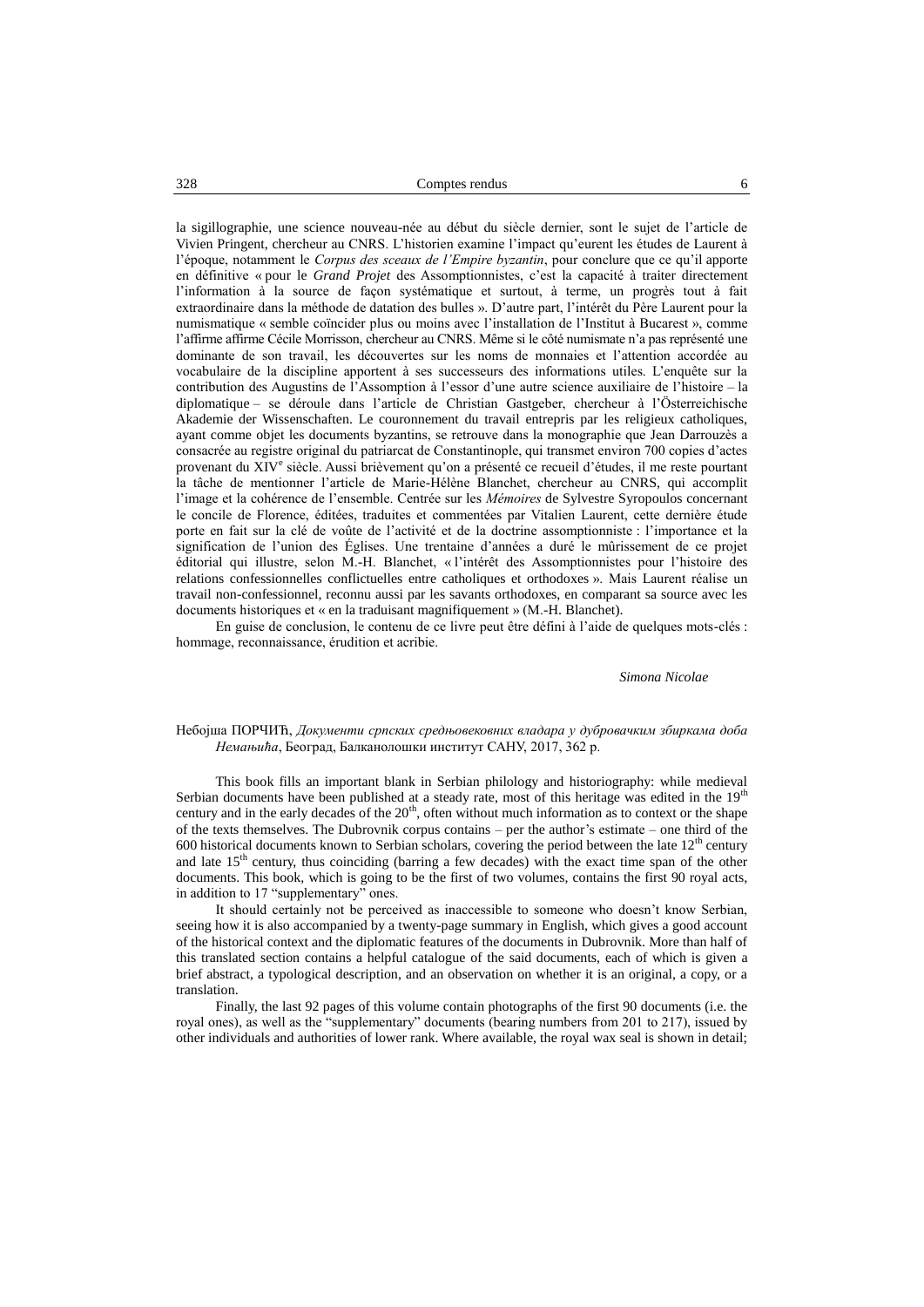similarly, the portions which might prove difficult to read are occasionally presented in a magnified form. The images themselves are in very good quality: the text is, in fact, quite readable, although the author already provides transcriptions for each of them in the third chapter of the book (Преглед докумената са издањима). In this section, each transcribed text is accompanied by a Serbian summary and information on whichever documents are mentioned or alluded to (be they conserved or not).

As a result, this volume should be regarded as absolutely vital to any researcher who is interested in the history of the medieval Serbian state, from its founding to its demise. It provides access to the text (both transcribed and facsimiled) and to their historical context, making it immediately usable: the only *caveat* is that it is, nevertheless, only the first volume of two and that one would have to wait for the second one in order to get a holistic view of the Dubrovnik corpus. Even so, this will certainly prove to be an indispensable instrument.

#### *Mihail-George Hâncu*

*Serbian Artistic Heritage in Kosovo and Metohija: Identity, Significance, Vulnerability*, edited by Miodrag MARKOVIĆ and Dragan VOJVODIĆ, Editor-in-chief Dušan OTAŠEVIĆ, Belgrade: Serbian Academy of Sciences and Arts, Gallery of the Serbian Academy of Sciences and Arts Series (141), 2017 (Kragujevac: Grafostil), 588 pages, illustrations (exhibition catalog, English and Serbian editions).

The Serbian Artistic Heritage in Kosovo and Metohija Exhibition, organized in 2017 under the auspices of the Academy of Sciences of Serbia in its exhibition gallery in Belgrade, was a monumental work undertaken by a large group of researchers, with material of Kosovo provenance found almost exclusively in Serbian collections: Belgrade's National Museum and Museum of Applied Arts, Serbian Orthodox Church Museum in Belgrade (which houses the treasure of Dečani Monastery), Kruševać National Museum, Serbian Art Gallery in Novi Sad etc. A few pieces came from foreign collections: the chrysobull of Banjska Monastery, 1314–1317 (Topkapı Museum, Istanbul) and Branko Mladenović's Psalter, 1346 (The Romanian Academy Library, Bucharest).

The album of the exhibition is composed of two sections: a group of introductory texts on the history of Kosovo and Metohija, from the first attestations of its inhabitation by Slavs until today, including chapters of art history and the catalog of exhibition objects, in a selection that covers the 13<sup>th</sup>-19<sup>th</sup> centuries, completed by a chapter devoted to modern art which presents works of 20<sup>th</sup>century Serbian painters natives of Kosovo. The album concludes with an epilogue on the destruction of Kosovo's Serbian monuments in the 1999 and 2004 uprisings.

The historical section is composed of small syntheses, without bibliography and notes, which together draw a general picture of Kosovo-Metohija's place in Serbian history. The province's history is reviewed exclusively from the Serbian point of view. The approach in the historical section reveals several ideological aspects that dominate the authors' vision. The question of the ethnic plurality of the region is ab initio refuted through a historical argument: the area was in the Middle Ages the center of the Serbian kingdom, the residence of the King's Court and the seat of the Patriarchate of Peć, which controlled five bishoprics in the province (Prizren, Liplijan, Hvosno, Raška, Toplica). The second principle invoked is cultural: all that is a valuable cultural heritage in the region was created by Serbs (p. 79). The characterization of Kosovo's medieval patrimony as "Byzantine", preferred by ICOMOS and UNESCO, is strongly rejected. A third argument concerns the importance of the territory for Serbian national memory and identity: the main ancestors, rulers, heroes and saints of the Serbian people were buried in Kosovo (the Grand Prince Štefan-Simeon Nemanja, Archbishop Sava Nemanja, Prince Lazar Hrebeljanović). Kosovo is invoked as essential in constructing Serbian national identity discourse (p. 34–36).

The Kosovo province, conquered from the Byzantines under Štefan Nemanja and Štefan Prvovenčani at the end of the 12<sup>th</sup> century, but populated by Slavs since the early Middle Ages, had been, starting with the expansion of the kingdom during King Milutin, at the center of the Serbian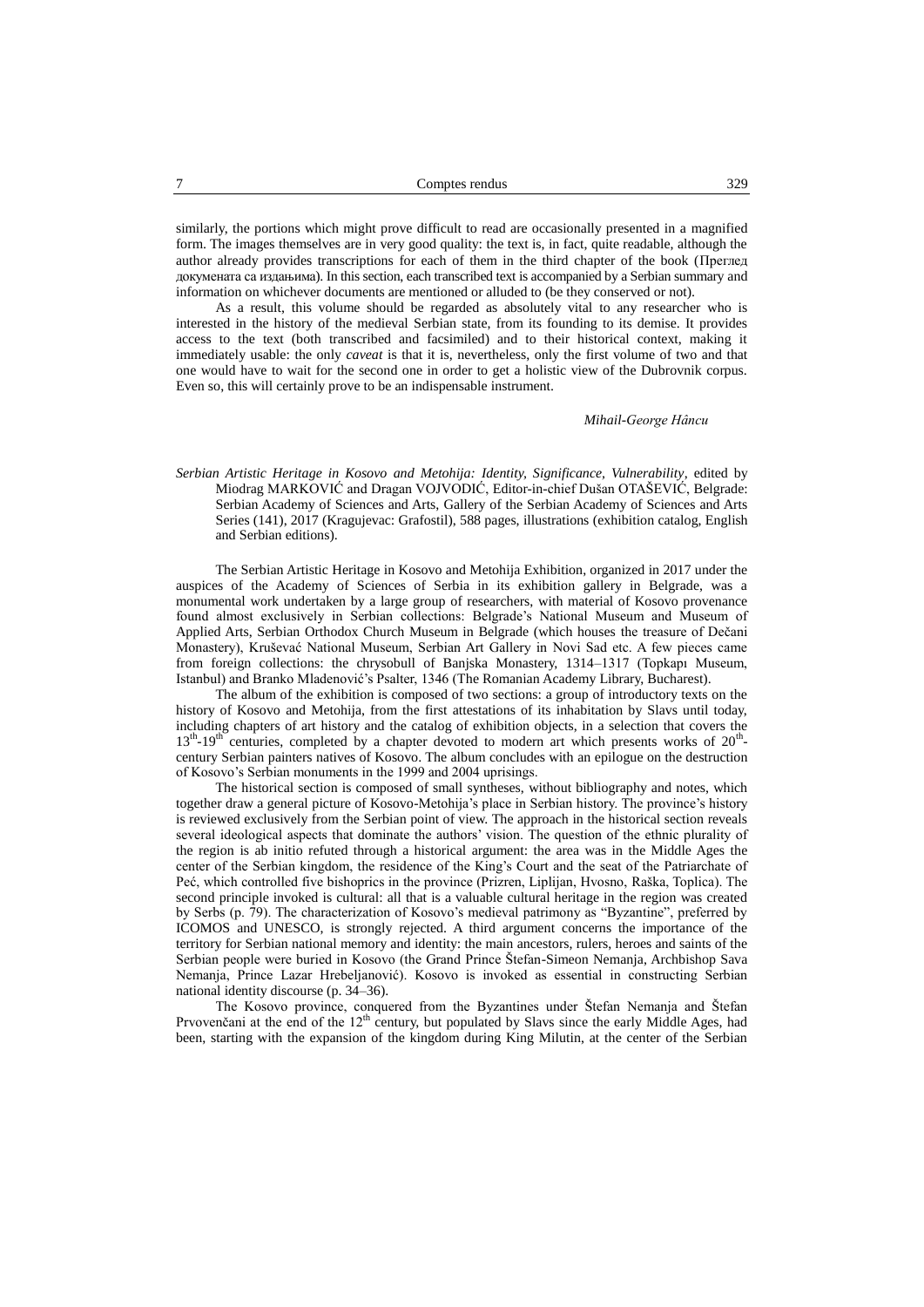Kingdom, forming for at least two centuries the economic heart of the medieval Serbian state, mainly through its mining resources. The region began to progressively change its ethnic composition during the Ottoman War with the Holy League (1683–1699), when the Serbian population began to migrate, with the consent of Patriarch Arsenije III Crnojević, from the provinces under the control of the Ottoman Empire to the Serbian northern areas, conquered by the Habsburg Empire. Migrations continued in the 18<sup>th</sup> century (1739, under Patriarch Arsenije IV Jovanovic), and the depopulated territory of Kosovo-Metohija began to be progressively colonized by Albanians, previously a minor presence in the region. A large number of Albanians was brought by the Turkish administration during the 1877 war and shortly afterwards, as part of an Ottoman-Albanian project to unify the four Albanian vilayets (Kosova, Shkodra, Manastir, and Janina). The military conflicts provoked by the Prizren League (1878–1881) generated a new wave of emigration of Serbs off the region so, by the end of the 19<sup>th</sup> century already, the ethnic Serbs numbered less than half of the Kosovo population. Serbian victories in the Balkan Wars (1912–1913) brought Kosovo back into the Serbian political area, but not for long, as the territory came under Albanian protectorate in 1941 during the Nazi occupation of Yugoslavia, generating a new emigration of the Serb population. After their liberation in 1944, Kosovo and Metohija are defined as autonomous political districts, annexed to Serbia on 7 April 1945. During the communist period, the region enjoys autonomy, but the economic problems and the repeated attempts of the local authorities at gaining an extended autonomy prevent a Kosovo's Serbian repopulation. A new exodus of over 200,000 Serbs takes place after the 1998–1999 war, leading to the current situation that Serbian minority represents today fewer than 10 percent of Kosovo and Metohija's population, a territory about 90% Albanian and Muslim. Independence decided unilaterally by Kosovo/Kosova in 2008 was declared legal by the International Court of Justice in 2010, but remains unrecognized at the UN official level.

The situation after the 1998-1999 war, generated by the ambiguities of NATO's conflict and post-conflict politics and the failure of its Kosovo Force (KFOR) and of the UN Mission of Intervention to halt Kosovo Liberation Army's (KLA) actions of ethnic-religious killings and destruction of monuments, have radically altered the Serbian position. Serbian officials used strong terms like "genocide" to characterize the KLA's actions directed against Serbian population and its cultural values in the region; about 155 Serbian churches and monasteries were destroyed or damaged in June-October 1999 and in the revolt of March 2004<sup>1</sup>. Serbian victimized attitude was further aggravated by the critical report on the destruction of cultural heritage in the 1998–1999 war, drawn by Andrew Herscher and András Riedlmayer (supported by the Packard Humanities Institute and Harvard University), an investigation that focused on the deliberate damaging caused by Yugoslav Army and Police to Albanian heritage in Kosovo<sup>2</sup>. The report inexplicably minimized the importance of the destruction of Serbian heritage buildings ("the majority of these buildings were village churches, many of them built during the last 20 years"<sup>3</sup>), accusing the Belgrade administration of manipulation and unwilling of cooperation with the international community. On the other hand, it tended to excuse the Albanian vandalization and destruction of Serbian monuments ("many of the attacks on Serbian Orthodox churches occurred in areas where Islamic architectural heritage had previously been targeted and may have been acts of retribution" – the authors referring to the  $14<sup>th</sup>$ century churches completely destroyed in Mušutište and Zočište<sup>4</sup>), although some destruction took

1 76 of them, after the Kumanovo armistice of 9 June 1999; Zoran Stefanović, Ljubisa Folić (ed.), *Crucified Kosovo. Destroyed and Desecrated Serbian Orthodox Churches in Kosovo and Metohia* (*June-October 1999*), Glas Kosovo i Metohije medijsko - izdavacki centar Eparhije Rasko-prizrenske Sry, 1999.

<sup>2</sup> 225 affected mosques together with Islamic utility buildings and over 200 kullas were inventoried, for whose destruction or damaging the Serbian Army and Police were allegedly blamed; Andrew Herscher, András Riedlmayer, *Architectural Heritage in Kosovo: A Post-War Report*, Cambridge Mass., 2001. The material was used by the International Criminal Tribunal for the former Yugoslavia to indict Slobodan Milošević on the charge of destruction or willful damage done to historic monuments and institutions dedicated to education or religion.

3 *Ibidem*, p. 10. However, the 1999 and 2004 riots in Kosovo ravaged not only churches, but also many houses, statues of Serbian cultural and public figures, Serbian graveyards, and World War II memorials.

4 *Ibidem.* Cf. Andrew Herscher, *Violence Taking Place: The Architecture of the Kosovo Conflict*, Stanford, 2010, p. 14 and Part III, "After War".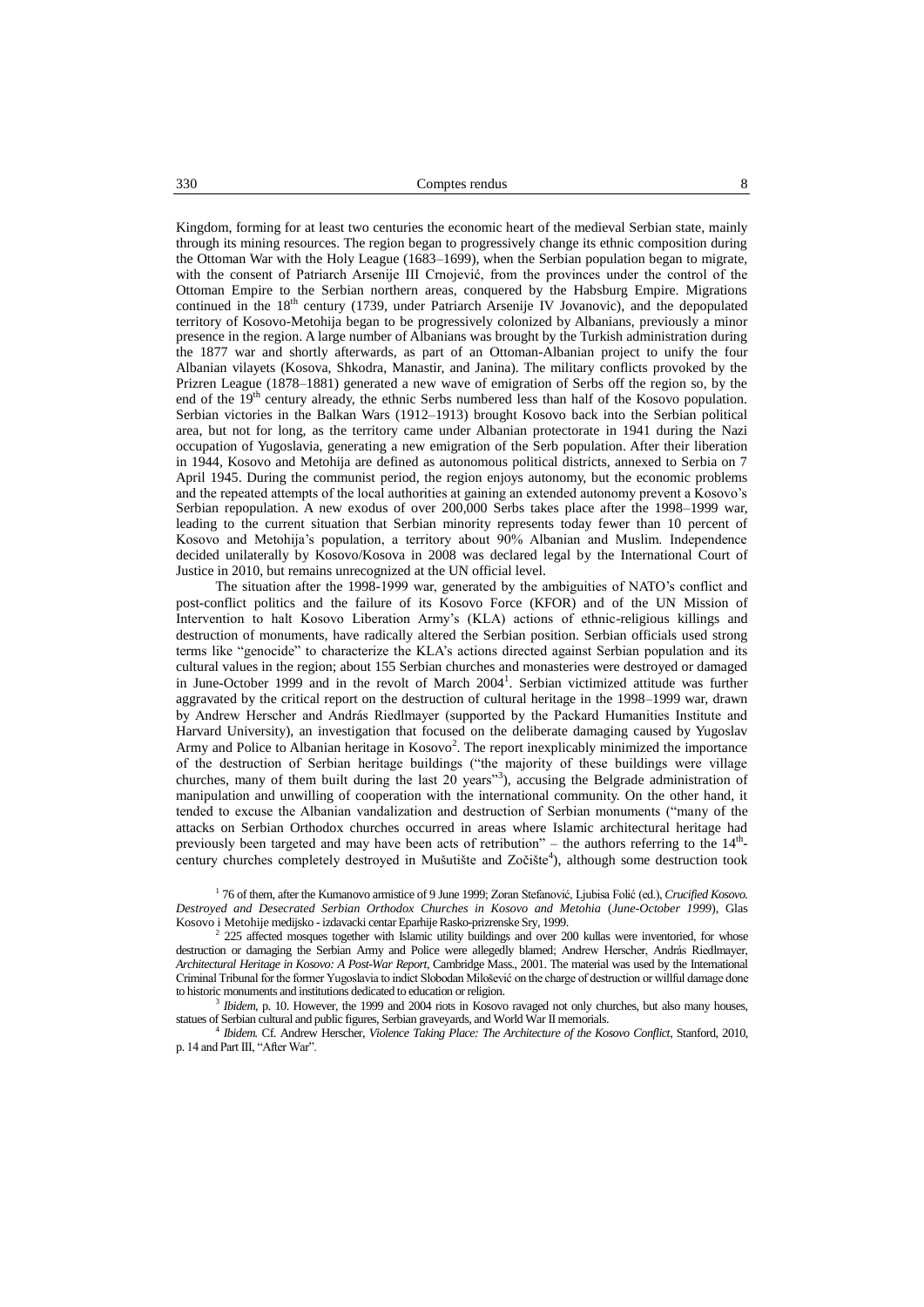place in zones where Islamic architecture was not attacked, while in the areas inhabited by a Serb majority the damaging of the Albanian/Islamic heritage was minimal.

All of these preconditions make Serbian propaganda about Kosovo strong today, even if Serbs number less than a tenth of the region's population. What is omitted in the album however, as a historical reality, is the Serbian-centered manner in which the patrimony of Yugoslavia was treated in the last century: 210 Serbian historical monuments from Kosovo and Metohija were listed in the national patrimony inventory, but only 15 mosques, from over 600. It is also passed under silence that in the 1998-1999 war, the Yugoslavian army targeted Kosovar Albanian monuments: hundreds of buildings were damaged or destroyed by fire, artillery or bombs, attacks accompanied by vandalization of sacred objects in mosques.

The loss of Kosovo is undoubtedly a historical tragedy, acutely felt in Serbian collective memory as the loss of an important core of history, faith and national identity. However, the pain for the irretrievable loss of a past must finally leave room for one of the most important human missions, which is the restoration of the good civil relations. The triumphalist discourse, the nationalism (which should not be confounded with a healthy patriotism), on the one side and the other, is not effective in resolving the conflicts and also distorts the scientific character of patrimony research, which is used in this context as a weapon against the other. Historical research in genre cannot serve political claims, as its main purpose is the honest revelation of the past, its knowledge and effort of understanding. The use of historical studies can be justified at times in shaping political ideas, but not in shaming communities and peoples, regardless of whether they fall prey to reprehensible ideas or not.

\*

The introductory texts reunite leading Serbian authors and foreign specialists among which we mention the Art History Professors Miodrag Marković and Dragan Vojvodić from the University of Belgrade (the volume editors), Đorđe Bubalo*,* Branislav Todić, Danica Popović, Aleksandra Davidov Temerinski, Alexei Lidov, Valentino Pace. The art history syntheses include the latest findings and conclusions in the field of Serbian art, but placed in the same ideological frame as the historical texts, aiming at justifying the Serbian right in Kosovo and Metohija. The texts underline the Serbian character of Kosovo Orthodox art and architecture between the 13<sup>th</sup> and 19<sup>th</sup> centuries, a particular interpretation of Romanesque and Byzantine elements. The section concludes with a history of the attacks and destructions of Serbian patrimony in Kosovo over the years (the Ottoman period, the modern age, the recent conflicts), with numerous examples. The last chapters present the history of modern Kosovo heritage research and of the inclusion of its four most important monuments in UNESCO (Dečani, Gračanica, Peć Patriarchate, Our Lady of Ljeviš church in Prizren), discussing critically the Kosovar and international attempts to redefine Kosovo-Metohija's medieval monuments as "Byzantine" or "Kosovar", actions denounced by Serbs as having the purpose of erasing Serbian memory from the region (p. 80–82).

The catalogue section is composed of chapters that correspond to the main medieval ensembles: Koriša and Peć, Banjska, Bogorodica Ljeviška, Novo Brdo and Gračanica, Dečani, along with other archaeological sites and minor monuments (many of them destroyed), followed by the pre-modern chapters and the 19<sup>th</sup> century which contain, in addition to icons and manuscripts, ethnographic items from the Priština Museum whose collection was moved to Belgrade in 1998. They are concluded by a chapter presenting modern and contemporary Kosovo-born Serbian artists who treated Kosovo related themes in their work. The last section is dedicated to the memorial of monuments destroyed in 1999 and 2004.

The chapters presenting medieval ensembles contain 1–2 frescoes from each church and every phase of its painting, together with many categories of art objects belonging to the respective foundations or found in situ. The frescoes are exact copies painted between the 1960s and 1980s for the permanent exhibition collection of the Belgrade National Museum. From the original murals, only the fragments that have been picked up from the sites and are found in the custody of the Belgrade Museum were included (e. g. the fresco fragments from Banjska, II. 7, p. 164). Also the selected